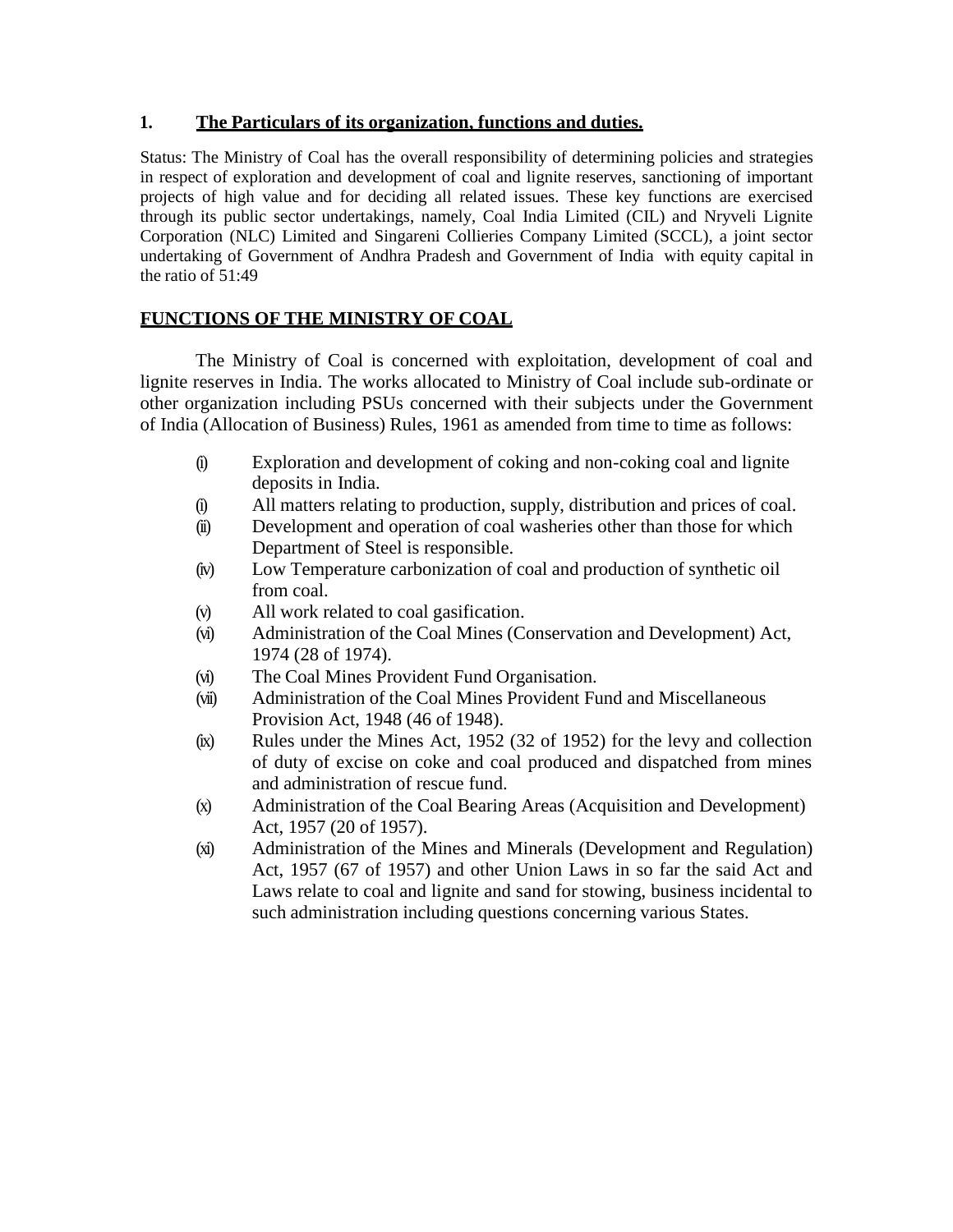(x**i**) Administration of coal Mines Nationalization Act, 1973 (26 of 1973).

At the Secretariat level, the Ministry is headed by a Secretary who is assisted by one Additional Secretary, five Joint Secretaries (including the Financial Adviser), one Economic Adviser, one Project Advisor, three Director, six Deputy Secretary, eight Under Secretaries, ten Section Officers, one Joint Director (Official Language), one Assistant Director (Official Language) and one Dy. Controller of Accounts, and their supporting staff.

#### PUBLIC SECTOR COMPANIES

The Ministry of Coal has under its administrative control Coal India Limited, a Public Sector Undertaking with its eight (8) subsidiary companies namely:-

- 1. Bharat Coking Coal Limited(BCCL)
- 2. Central Coalfields Limited(CCL)
- 3. Eastern Coalfields Limited (ECL)
- 4. Western Coalfields Limited) (WCL)
- 5. South Eastern Coalfields Limited(SECL)
- 6. Northern Coalfields Limited (NCL)
- 7. Mahanadi Coalfields Limited (MCL)
- 8. Central Mine Planning and Design Institute Limited

Coal India Limited with its headquarters at Kolkata, is the apex body in Coal Industry and is responsible for laying down policy guidelines and work of coordination with its subsidiaries. CIL has been entrusted with the responsibility of the investment planning, manpower management, purchase of heavy machineries, financial budgeting etc. on behalf of all its subsidiaries.

The Ministry of Coal has administrative control over the Neyveli Lignite Corporation Limited, with registered office at Chennai and Corporate office at Neyveli in Tamil Nadu. The company is engaged in exploitation and excavation of lignite, generation of thermal power and also sale of raw lignite.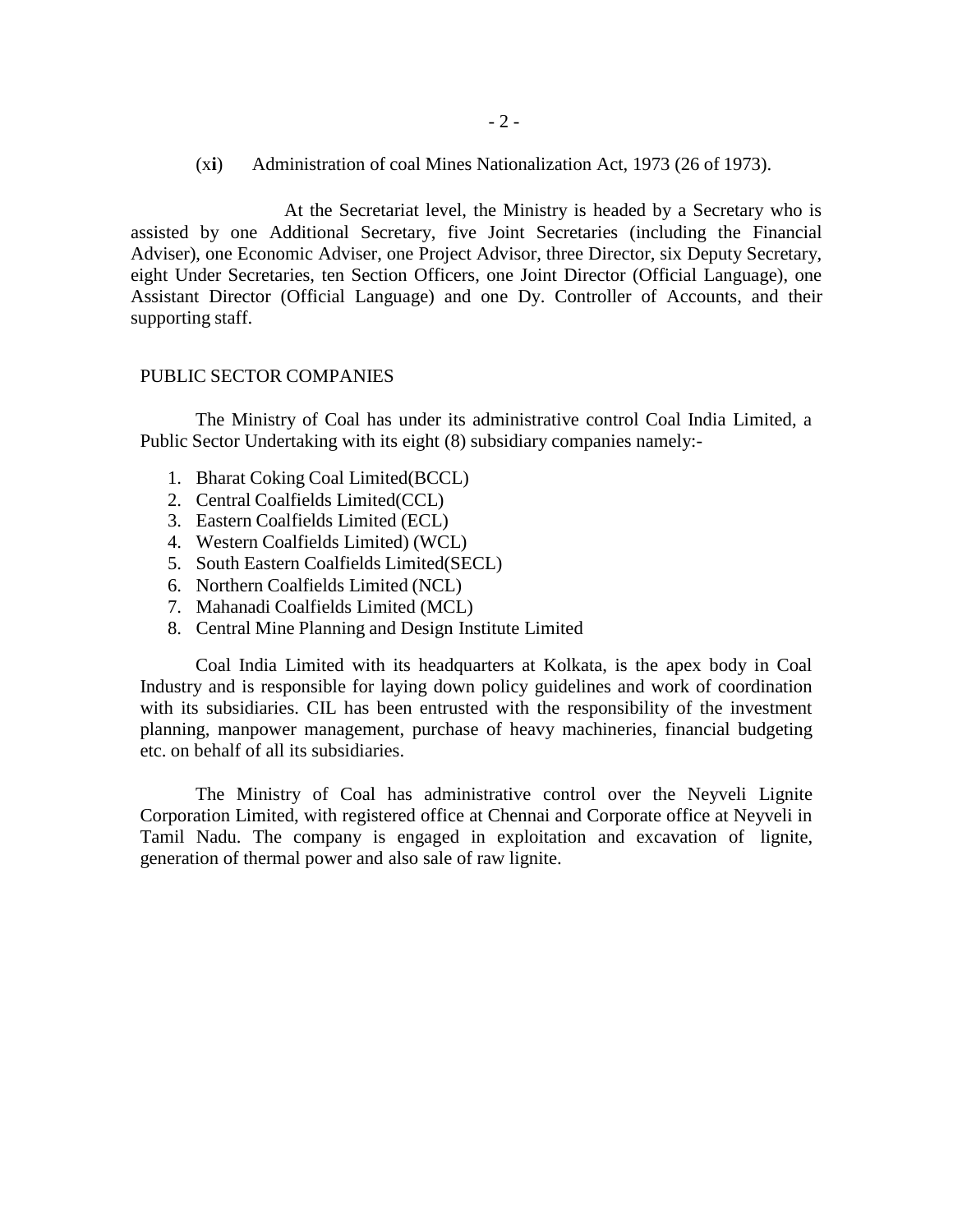The following subordinate offices and autonomous organizations are under the administrative control of this Department:-

- 3 -

- i) Office of the Coal Controller's Organisation a subordinate office.
- ii) Coal Mines Provident Fund Organisation an autonomous organization.

#### **COAL CONTROLLER'S ORGANISATION**

The Coal Controller's Organisation is a subordinate office of the Ministry of Coal, having its headquarters at Kolkata and field offices at Dhanbad, Ranchi, Bilaspur, Nagpur and Kothagudam.

The Coal Controller performs the following statutory functions:-

- (i) The Colliery Control Order 2000 and Colliery Control Rules 2004.
- (ii) The Coal Mines (Conservation & Development) Act, 1979 and the Coal Mines (Conservation & Development) Rules, 1975.
- (iii) The collection of Statistics Act, 1953 (32 of 1959) and collection of Statistics (Central) Rules, 1959.
- (iv) The Coal Bearing Areas (Acquisition & Development) Act, 1957 (20 to 1957)

# **CCO also discharges the following functions**:-

- a) Monitoring progress of development of captive coal/lignite blocks & their associated end – use projects.
- b) Monitoring of washeries.
- c) Following up of submission of mine closure plan.
- d) Resident works of commissioner of payment.

# **COAL MINES PROVIDENT FUND ORGANISATION (CMPFO)**

1. The Coal Mines Provident Fund Organisation is an Autonomous body established under the Coal Mines Provident Fund and Miscellaneous Provisions Act, 1948, and is responsible for administering the Coal Mines Provident Fund Scheme,1948, Coal Mines Deposit Linked Insurance Scheme, 1976, and Coal Mines Pension Scheme, 1998. These three schemes are administered by a tripartite Board of Trustees, consisting of Central and State Government's representatives, employers' representatives and employees' representatives.